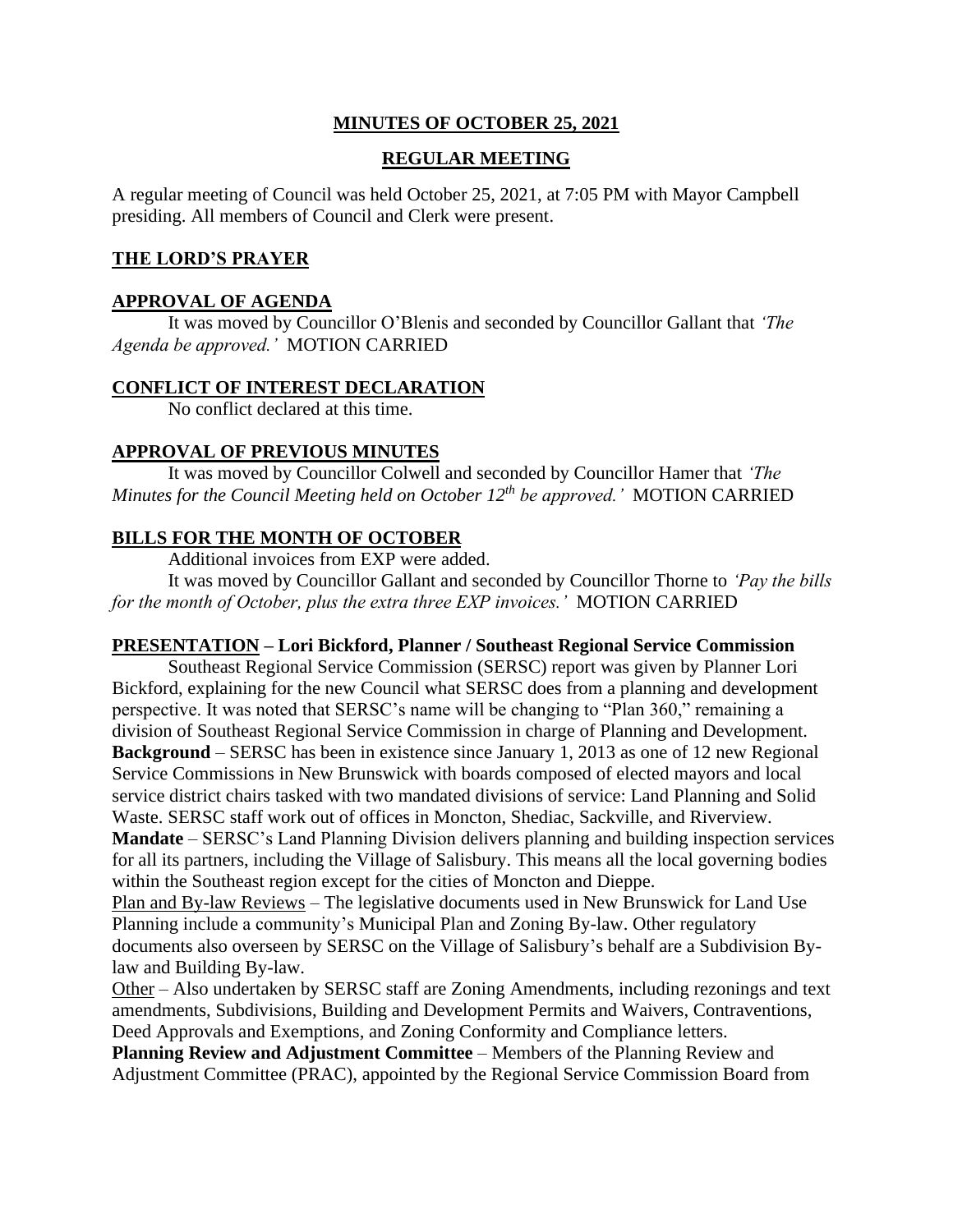throughout the SERSC coverage area, carry out advisory and decision-making functions with regards to land use planning, acting on professional advisement by SERSC.

By-law Adjustments – The Community Planning Act permits some flexibility to certain provisions of Zoning and Subdivision By-laws, such as: Similar or Compatible Uses, Variances, Temporary Uses, and Non-Conforming Uses.

**Salisbury 3-Year comparison –** Lori Bickford provided Council with a three-year overview of building and development permits issued. With the majority of permits issued being residential in nature, total construction values were \$1,204,556 in 2018, \$2,272,992 in 2019, and \$1,051,356 in 2020. In the three years, three new homes were built – one in 2018 and two in 2020.

# **Questions –**

2021 Permits – Asked about the numbers for the current year, it was pointed that the 2021 numbers will not be calculated until the end of the year. However, it was noted that most of the development in the Southeast region is taking place in unincorporated areas.

Impact of Municipal Reform on Municipal Plan and Zoning By-Law – A concept practised in other jurisdictions that have undergone significant municipal reform is that existing identities would be kept for the time being, and there would be a transitional phase for any changes.

Mayor Campbell and Council thanked Lori Bickford for her report.

It was moved by Councillor Thorne and seconded by Councillor Gallant to *'Have a short recess.'* MOTION CARRIED

# **RECESS**

It was moved by Councillor Colwell and seconded by Councillor Gallant to *'Return to the regular meeting.'* MOTION CARRIED

# **DIRECTOR OF INFRASTRUCTURE AND PUBLIC WORKS REPORT**

On behalf of the Manager of Infrastructure and Public Works, Councillor Gallant read from a submitted report:

Petitcodiac River Erosion Project – Project has been substantially completed by Fort Folly Habitat Recovery. Installation of anti-erosion mats/carpet and hydroseeding has taken place since the last update.

Resurfacing of Route 112 – Resurfacing of Route 112/Fredericton Road, starting at MacWilliam Road and ending at Route 106/Main Street has been completed by the New Brunswick Department of Transportation and Infrastructure and its contractors. Site cleanup and linepainting will be completed in the coming days.

Hopper Avenue Upgrades – Trent Blakney Towing & Excavation began work on October  $25<sup>th</sup>$ . The first stage of upgrades is to strip and remove the top layer of unsuitable pit-run gravel and muddy material. The second stage of upgrades will consist of placing a compacted layer of 75mm of crushed stone. The project expected to be completed by October 27<sup>th</sup>.

# **DIRECTOR OF RECREATION AND WELLNESS REPORT**

On behalf of the Director of Recreation and Wellness, Councillor Thorne read from a submitted report:

Fitness Classes – Fitness classes have resumed on Wednesdays and Fridays and remain popular. Pickleball – Pickleball continues to take place.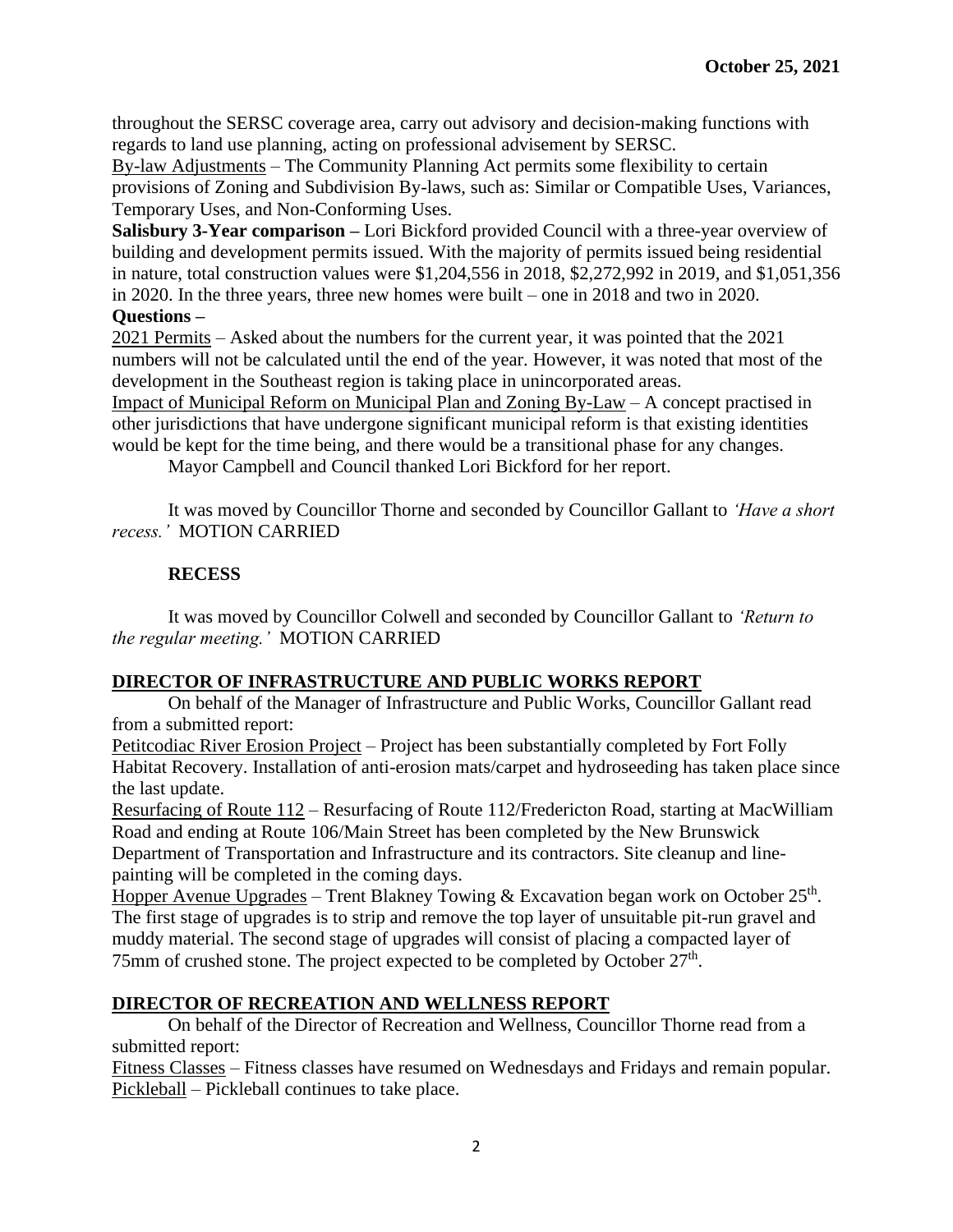Breast Cancer Awareness Month – A community walk for Breast Cancer Awareness will take place on the evening of October  $26<sup>th</sup>$  starting at the Recreation and Wellness office. Wearing something pink is encouraged.

Hallowe'en – The first annual Hallowe'en Pumpkin Walk is set for October  $29<sup>th</sup>$  at Highland Park at 6:00 PM. There will be treats and hot drinks. Pumpkins to be carved and placed around the park have been dropped off at various locations including Salisbury Elementary School. Minor Basketball – Salisbury Petitcodiac Minor Basketball has begun, with gym times arranged. Recreation New Brunswick – Director of Recreation and Wellness attended virtual RNB Conference called "Resilience and Reinvention Together Towards Tomorrow." The focus was on recreation facilities, programming, management, encouraging innovative ideas, and planning for the future. Great panellists and speakers included well-known hockey analyst Bob McKenzie. Hanging Baskets – With the Manager of Infrastructure and Public Works, took down the Village's hanging baskets. Volunteers also helped by cleaning out flower beds and pots. Working On – The Department continues to prepare grant applications, put the finishing touches on reciprocal agreements, plan various workshops, and prepare its request for the 2022 budget.

# **BUSINESS ARISING FROM MINUTES**

### Erosion

Covered in Manager of Infrastructure and Public Works' report. This item can be removed from the agenda going forward.

### Railway Trestle (Bridge)

The Snowmobile Federation has reached out the Manager of Infrastructure and Public Works to confirm the status of their key for the trail gates. They plan to access the bridge to attach temporary Hemlock stringers to the decking. Meantime, Mayor Campbell has contacted the MLA for Albert for the purpose of discussing the trestle's infrastructure needs, for which they also need the involvement of the Council and all the various user groups. Planned safety improvements for the Village-owned bridge are a rebuild of the surface boards and installation of side-protection and anti-climbing elements.

### By-Law Review

A review of Village of Salisbury by-laws, beginning with the Procedure By-Law, By-Law No. 38, will tentatively begin during a Council working session scheduled for October  $30<sup>th</sup>$ .

### Tenders

The results of tender-calls for both Residential Waste Collection and Disposal and Janitorial Services to be discussed in Councillor O'Blenis' report.

# Hopper Avenue

Covered in Manager of Infrastructure and Public Works' report.

# MacDonald Road Property

Nothing to report at this time. Clerk is awaiting information on insurance coverage and related costs for the property in question acquired by the municipality.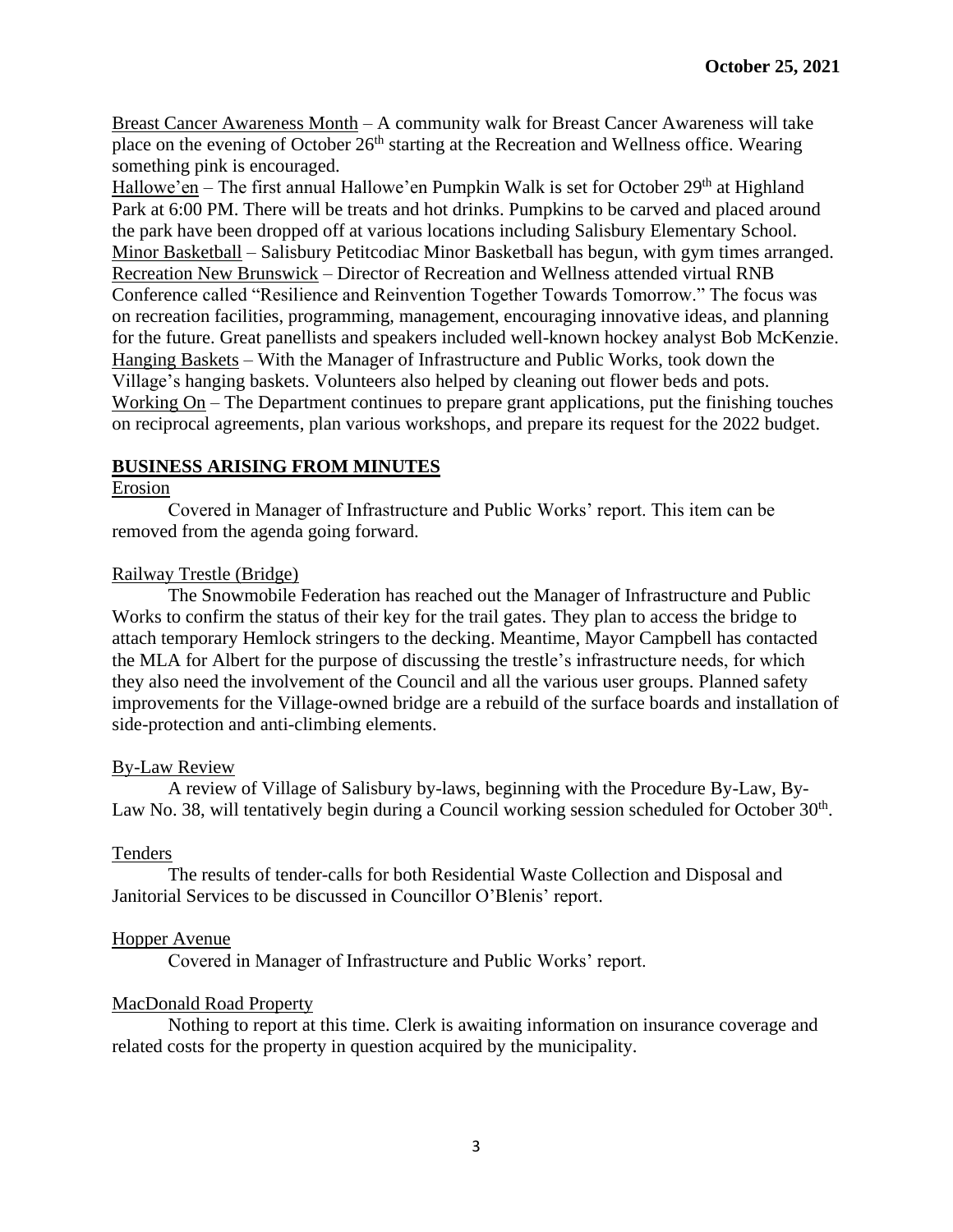#### All-Terrain Vehicles

Joining the meeting virtually to discuss road access for all-terrain vehicles was Aron Tavender, president of the Albert County Trailblazers and a director at Quad NB. Quad NB is the new name of the New Brunswick ATV Federation, which represents 58 clubs and 30,000 members. Aron Tavender noted to Council that Salisbury is a hub between three different clubs with approximately 3,500 members combined in the Albert County Trailblazers, Petitcodiac Trailblazers, and Moncton Mudrunners in Region 8, for which he is one of two directors. He pointed out that their sport is growing, as are the machines used, both of which are reasons for increased demand for fuel and amenities. To this end, they are asking for access to roads in the Village of Salisbury in order to purchase fuel and food, adding that granting such access from trail heads to resources has met with positive feedback in other communities. The argument is that it is already occurring illegally; but by approving it, the evidence has shown that it results in safer travel on the approved roads since riders are no longer rushing their clandestine commutes. Upon questioning, Aron Tavender said he believes ATV access has been approved in up to 15 communities in New Brunswick so far, with requests submitted in another 20-to-25 communities. In communities where it already takes place, ATVs are treated like any other vehicle on the approved roads, moving in the lanes with the regular flow of traffic. It was brought up that in Salisbury there exists two primary Provincial Routes, 112 and 106, that are under the jurisdiction of the New Brunswick Department of Transportation and Infrastructure, not the municipality. Aron Tavender is of the belief that municipal approval would trigger the request being forwarded to the Province, adding Provincial approval has been granted in both Sussex and Hillsborough.

Mayor Campbell pointed out that Council sees this as a huge opportunity and will keep in touch with Aron Tavender regarding the next steps in the process. It was suggested by Aron Tavender that Quad NB Development Coordinator Jacques Ouellette come to Salisbury for a detailed presentation to Council on this topic, and that the RCMP also be present.

Mayor Campbell and Council thanked Aron Tavender for taking part in the meeting.

#### **CORRESPONDENCE**

### **The following items were discussed by accommodated and remaining correspondence placed on file:**

Southeast Regional Service Commission – Local Planning Revenues,  $3<sup>rd</sup>$  Quarter 2021

Received from Southeast Regional Service Commission was the third quarter payment for Local Planning Revenues in 2021. The payment was \$4,409.53, which is \$4,259 in building permits from July to September, plus another \$250 for a variance, minus \$99.47 in credit card fees. Local Planning Revenues year-to-date for Salisbury have totalled \$10,540.39.

#### Lawrence Wortman – Condition of east side ditch on River Road from civic 2631 to 2645

The Village received a letter from Lawrence Wortman of 2631 River Road. In the letter and attached pictures, Lawrence Wortman goes into detail about situations where water had significantly collected in the ditches in front of and near his residence, as well as when the water pooled on a neighbouring property following heavy rainfall this past July. He is calling on the Village to install larger pipes and dig out the ditch along River Road to allow for proper drainage. Some of the attached photos show cases where pieces of the bank had dropped into the ditch, restricting flow.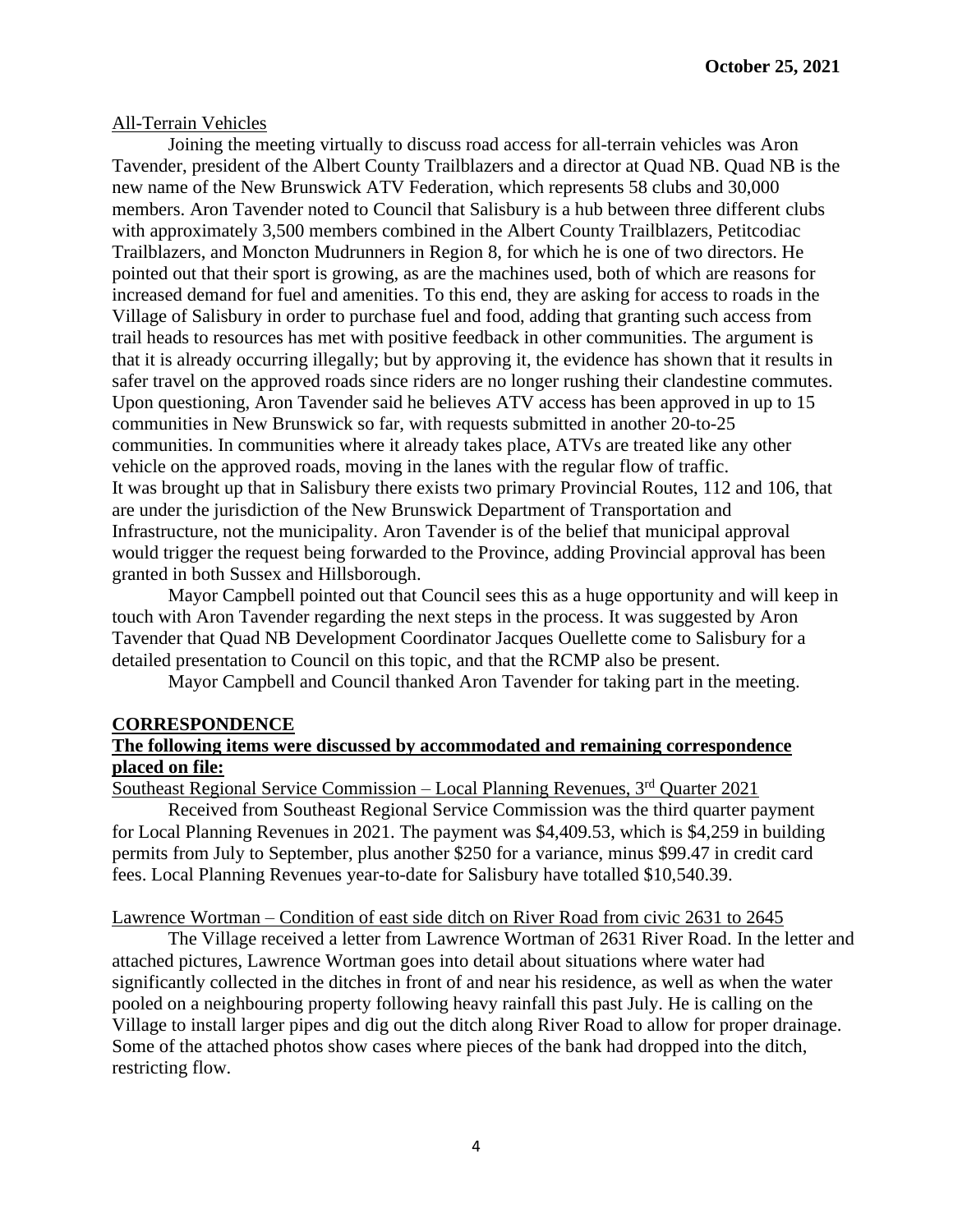Clerk, using information from the former Director of Infrastructure and Pubic Works, said the long-term solution would be the installation of storm sewer along Route 112/River Road, which is in the Village of Salisbury's five-year Capital Investment Plan under the Canada Community-Building Fund, formerly known as Gas Tax Fund. In the meantime, pricing will be sought for ditching work, noting that it is a more complicated job because it is a Provincial route.

# **FIRE DEPARTMENT REPORT**

No report this meeting.

# **RCMP REPORT**

Councillor Hamer has met with the region's RCMP Constable responsible for Community Policing. Regarding setting up a Neighbourhood Watch group in Salisbury, they are aiming for January to plan a public meeting.

# **EMO REPORT**

Councillor Hamer met virtually with regional Emergency Measures officials. It was suggested by the Regional Emergency Management Coordinator that Salisbury and Petitcodiac combine their EOCs (Emergency Operations Centres). Councillor Hamer's counterpoint to this was that small communities do not have the time for excessive virtual meetings in order to achieve this goal. Councillor Hamer also urged Council and staff to take ISC100 (Incident Command Systems) training, noting that as a terminology course it would be beneficial. Clerk noted that some staff already have some EMO training.

# **MAYOR'S REPORT**

Union of the Municipalities of New Brunswick – Took part in an online UMNB session last week regarding procurement and tendering process.

Coronavirus Update – On October  $21<sup>st</sup>$ , took part in a COVID-19 update conference call with the Province regarding the Circuit Breaker phase under the new State of Emergency.

Newspaper Interview – On October 21<sup>st</sup>, did an interview with the Times & Transcript regarding a local business violating government-mandated coronavirus protocols. Mayor Campbell urges residents to abide by NB Public Health's pandemic rules and to report any activities that would put public health at risk.

Sewer Complaint – On October  $22<sup>nd</sup>$  with Councillor Gallant, met with a resident who had concerns regarding their sewer and garbage.

Hallowe'en – For Hallowe'en, the Village of Salisbury always follows the New Brunswick Government guidelines, which are published on the Province's coronavirus page on the GNB website. It was noted that even during the Circuit Breaker phase, Hallowe'en was still permitted, albeit while abiding to specific rules. For residents not interested in taking part in Hallowe'en, please just turn off your porchlight as an indicator to trick-or-treaters. The Village has no set times for trick-or-treating, but it generally runs from around 4:00 PM to 8:00 PM. Meantime, the success of The Green Pig Haunted Corn Maze was noted, adding all businesses benefit from the huge crowds. Also taking place over the Hallowe'en weekend in Salisbury will be the Hallowe'en Pumpkin Walk at Highland Park on Friday evening, hosted by the Village of Salisbury Department of Recreation and Wellness.

Sports Events – Several games and sports tournaments are going to be held in Salisbury, which is good for the economy. Residents are asked to follow Public Health rules regarding these events.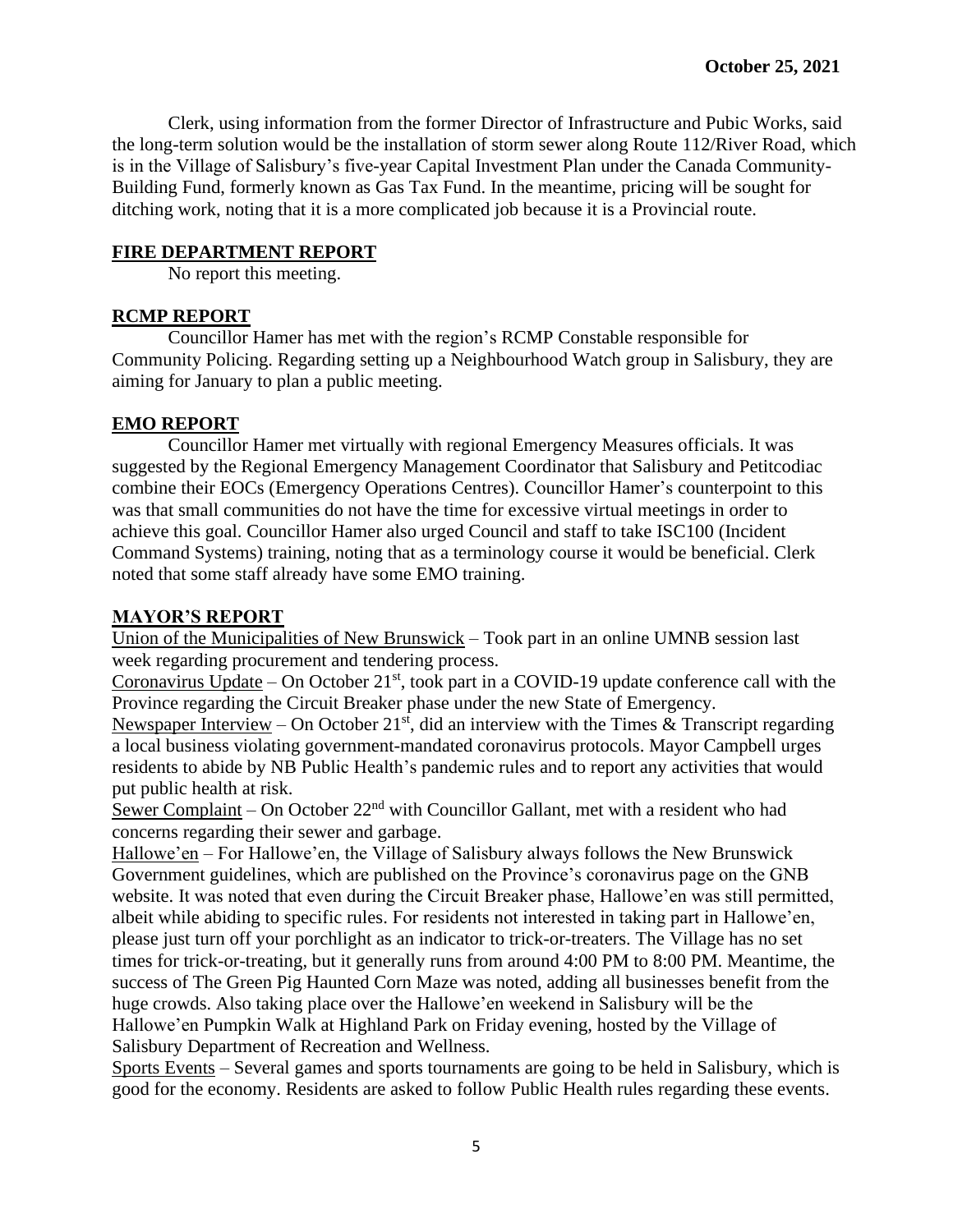Route 112 Bridge – The Petitcodiac River Bridge on Route 112 has been reduced to one lane by the New Brunswick Department of Transportation and Infrastructure. The Village has been told the lane-reduction will be in effect for at least this Winter, with no end-date specified. Mayor Campbell has pressed NBDTI for clarification on the length of this lane-reduction, which is accompanied by a weight restriction, as the bridge is a key connection for Salisbury. He also notes the Village has been calling on NBDTI to repair the bridge for several years, only to be denied. He said the bridge needs immediate attention.

Breast Cancer – Department of Recreation and Wellness will hold a Breast Cancer Awareness Walk on the evening of October 26<sup>th</sup>. Mayor Campbell cannot attend due to a SERSC meeting. Petitcodiac Council – Clerk to arrange for a joint informal meeting of Salisbury and Petitcodiac Councils. Such sessions will be held periodically, starting in Salisbury then alternating. Municipal Budget – With budget deliberations to be held soon, Mayor Campbell asked the Clerk

if figures have been received from WorksafeNB and the RCMP, since both numbers will have a considerable impact on the municipal budget. They have not been received yet.

Fire Chief – David Bannister has formally announced his retirement as Fire Chief of the Village's volunteer fire department, effective January 1st, 2022; however, he will remain a member of Salisbury Fire Rescue. He will reach 40 years with the volunteer fire department in 2023. Mayor Campbell expressed thanks for Chief Bannister's many years of service, 18 as Fire Chief plus over 20 years prior to that. The Village of Salisbury will post the position vacancy.

# **COUNCILLORS' REPORTS**

### **Councillor Gallant**

Sewer Complaint – With Mayor Campbell, met with a resident regarding a matter under review.

### **Councillor Hamer**

Transportation Department – Expressed frustration with the NB Department of Transportation and Infrastructure for its lack of consideration in keeping the Village informed with regards to road closures, such as the recent resurfacing project on Route 112 and a culvert-replacement project on Route 106 in Allison this Summer. Regarding the former, he questioned the need for a full road closure for a paving project, saying emergency vehicles should not be subjected to a 15 kilometre detour. He did remark that the finished roadwork on Route 112 was fantastic.

### **Councillor O'Blenis**

Residential Waste Tender – With the deadline on October  $22<sup>nd</sup>$  for the Residential Waste Tender, it was noted that while six tender packages had been distributed, three bids were received. For a three-year term, Fero Waste & Recycling Inc. submitted a bid valued at \$302,835.09 (including HST), McAction Enterprise Inc.'s bid was for \$369,416.39 (including HST), and Miller Waste System Inc.'s bid was for \$410,121.84 (including HST). It was recommended that the low bid be accepted. The Fero bid per year is \$85,602 before HST, then \$87,760, and \$89,972. As for the current rate, the cost in 2021 is approximately \$70,000 per year.

It was moved by Councillor O'Blenis and seconded by Councillor Hamer that *'The Village of Salisbury award the tender for Residential Waste Collection and Disposal for a threeyear term, with the option to negotiate a two-year extension, beginning January first, 2022, to the low bidder, Fero Waste & Recycling in the amount of \$302,835.09, including HST.'*  MOTION CARRIED